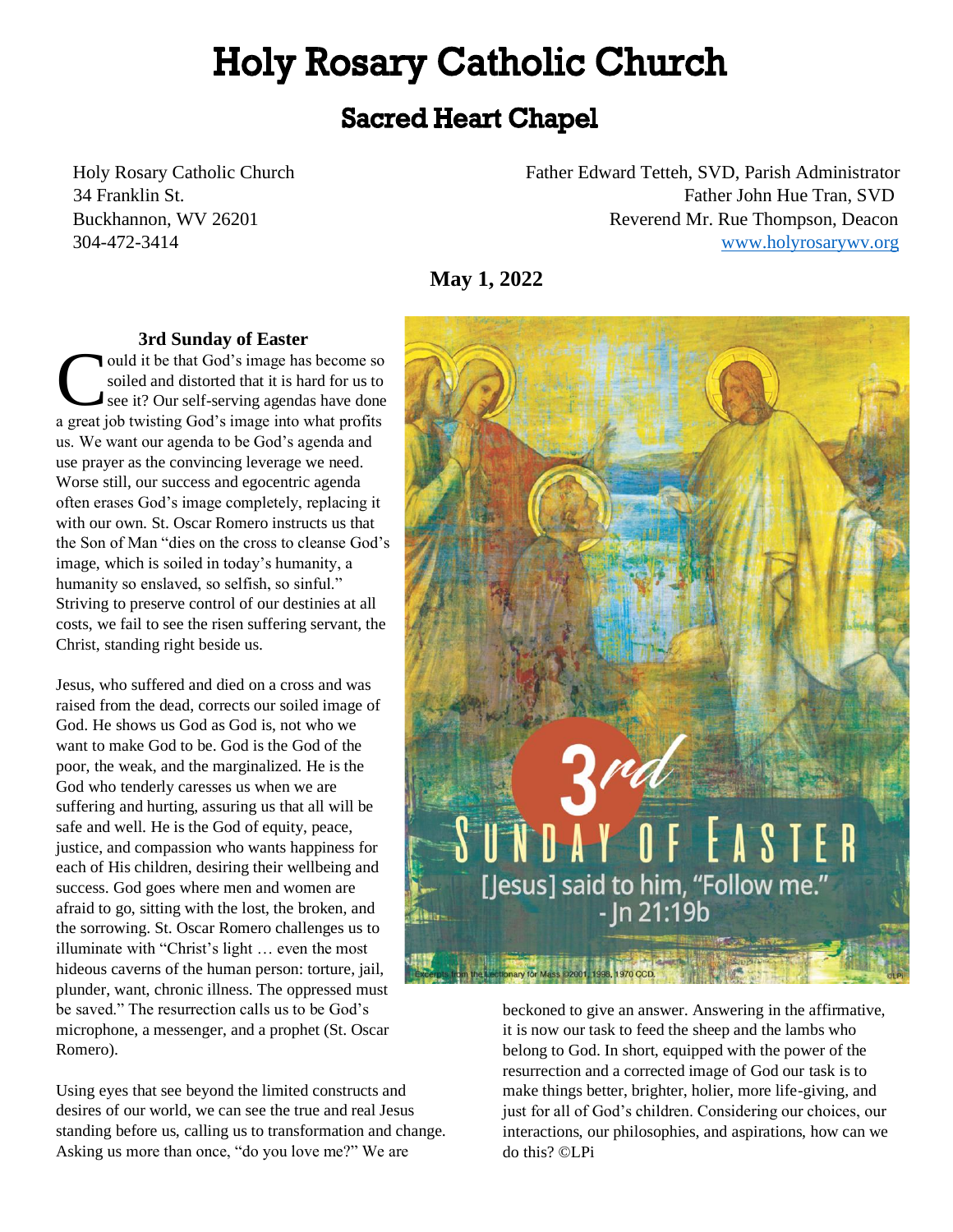# Blessing our Rock Garden is This Weekend

The BLESSING and DEDICATION of ST. JOSEPH ROCK

GARDEN will occur Sunday,

May 1, following the 9 am liturgy. We have waited a long time for the memorial stone to arrive and it is finally here! Please be a part of this dedication outside in front of the rock garden. If you have not yet placed your family stone in the garden, hurry and do that before the dedication! We want all families to be



represented as a way of honoring good St. Joseph. This is also a means of recognizing the role of fathers in the life of the Church and in the family.

 Thank you for your patience in waiting for this dedication. Shipping delays were the problem. See you then!

# **Ready for Spaghetti?**

St. Patrick's Church in Coalton is sponsoring their annual Spaghetti Dinner on Sunday, May 1, from noon until 5 p.m. Hurry over for some delicious spaghetti with meatballs, salad, bread, drinks and dessert, all for just \$10 for adults and \$5 for children under five. Take outs are available.

# First Communion is Next Sunday

Please continue to pray for our three young people who will receive their First Communion next Sunday.

Bennett Power, son of Peter and Krista Power Charlie Tenney, son of Randy and Angela Tenney Dayla Weatherholt, daughter of Donna Hollen

# Mother's Day/First Communion Reception

We could only find two brave souls who volunteered to help with our Mother's Day breakfast, but never fear, we will still have a lovely reception for our moms and grandmas! The parish will sponsor a reception in Marist Hall immediately following the 9 am Mass on May 8. We hope everyone comes to share in this meal as we honor these special people in our lives. We will combine this event with our First Communion reception. You can still help:

Set up of Marist Hall: 11 am on Saturday, May 7 Help with serving and cleanup: before or after the reception on Sunday, May 8.

# Many Thanks

I am very grateful to you all, my dear parishioners, for your sympathy cards, mass intentions, phone calls, visits, emails and gifts when you heard of the death

of Gladys Tetteh, my sister. My family and I are very appreciative of your kindness and thoughtfulness. God bless you all, Ed Tetteh, svd

#### **May Procession**

A May Procession with rosary and Crowning Mary Queen of May is being planned. The date for this will be May 29<sup>th</sup> after the morning liturgy. Tentative plans are for a live rosary outside, in front of the church, in possibly the form of a rosary. (Inside in case of rain). Since this is the first May crowing in many years, we are still in the planning stage for this event. We hope to have all families participate. We will consecrate our parish, our families and our city to Our Blessed Mother Mary. There will be a luncheon to follow. We are thinking the prayers, consecration, rosary and crowning to last approximately an hour. There is a second meeting scheduled to finalize the plans for this on May 19<sup>th</sup> at 7pm in the parish hall., please come with your ideas.

## **Can You Help?**

Crosslines is in need of canned beans, any kind except green beans! We also need jam and jelly, any kind will do. Please place your canned goods in the boxes labeled Crosslines in the parish hall. Thank you!

# **Congratulations, Kennedi!**

Congratulations are in order for Kennedi Lewellyn, who was awarded first place in the West Virginia University undergraduate research symposium in Health Sciences division for her research on drugs to treat sepsis. So proud of you, Kennedi!

**Knights of Columbus Meeting** The Knights of Columbus will be meeting at Holy Rosary Parish on Tuesday May 10th at 6:30 p.m. in Marist Hall. Pizza will be provided. Please contact Mike Gasper for more information.

**Can You Share a Ride to Mass?**

Would anyone like to give Jerry Stankus a ride to church? She doesn't drive and would appreciate an occasional ride to Saturday or Sunday Mass. Her phone number is 304-472-1409. Thank you.

## **A Note From Crosslines**

The Easter Food Boxes at Crosslines have been distributed and approximately 440 families were recipients this Easter Season. There was great community support as always, and Holy Rosary was a big part of this collection of food. Each box contained potatoes, canned vegetables, granola bars, Easter eggs, hand sanitizer and a dessert plus macaroni and cheese, walnuts, dried milk, a carton of eggs and a ham. Director Kristi Wilkerson said the Parish House is excited to be back up and seeing their neighbors in person. Thank you for your support.

# **Church Women United is Back**

Upshur County Church Women will reunite post-Covid on Friday, May 6 at 12 noon for our annual May Friendship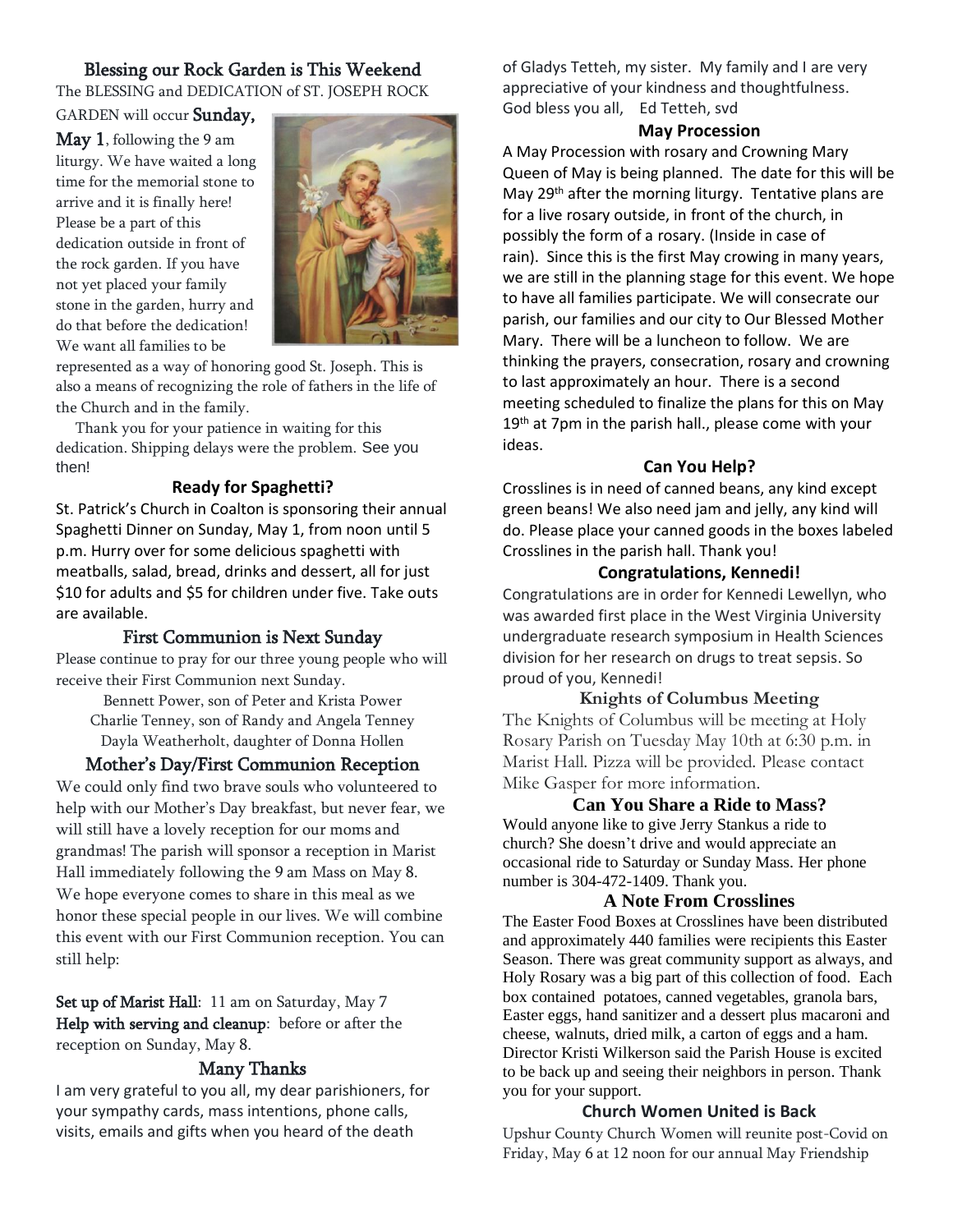Luncheon at First United Methodist Church in the dining hall. Bring a small lunch-type dish to share. Don't be shy. Come to meet, pray, chat, laugh with other women in our community.

# **2022 High School Graduates!**

Are you a 2022 high school graduate? We would like to recognize you at Holy Rosary! Call the parish office, or email [dpoach@frontier.com](mailto:dpoach@frontier.com) for further information. Graduating from college, technical school, any other decrees? Let us know for the bulletin!



Learn about this brave and beautiful queen who risked her life to stop the genocide of the Jewish people. Four weeks, starting at 6 pm on Monday, May 2 (then May 9, May 16, May 23) The Book of Esther is part of the Old Testament. Please read Chapters 1-2 for the May 2 meeting. Sessions will be held in the Holy Rosary Parish Hall.

# Our Sympathies

We offer our prayers and sympathies to Helen Casella and her family on the death of her husband and long-time parishioner, Bill. We also lost two parishioners last week, Jim Hawkinberry, husband Louise and Edward Balli, husband of Margaret. May their souls, and all the souls of the faithful departed, rest in peace.

#### **Attention High School Seniors**

The Knights of Columbus Council 603 is pleased to announce the 2022 Father Mark T. Gallipeau High School Scholarship. The scholarship was established through the vision of the Elkins Council and is offering (1) scholarship to an active Catholic high school senior. Applications are open to all active members of Holy Rosary parish in Buckhannon, St. Patrick parish in Coalton, and St. Brendan parish in Elkins. The deadline for applications is April 22, 2022. To download a copy of the scholarship information and application, go to the St. Brendan webpage and click on the scholarship link on the home page.

# **Last Week's Collection**

Envelopes: \$1,745 Loose: \$361 Attendance  $4/23 - 45 \approx 4/24 - 91$ 



# **Special Collections for May**

\*Building Fund Collection on May 1. \*Catholic Relief Services Collection on May 22.

# **Celebrate With Your Parish Family!**

Do you have a birthday or special celebration in your family for May? Celebrate with your parish family! Just drop a note in the collection basket or give it to Fr. Ed. Happy Birthday to the following people who celebrate

- their birthdays this month: May 7 Emmett Paul Ball May 8 Elaine Abel May 17 Daniel Hyre May 17 Rose DeProspero
- May 18 Betty Coughlin
- May 20 Rosanne Siggia-Walker
- 
- May 21 Morgan Knicley May 24 Lena Rose Walker Happy Anniversary Sal
- May 25 Linda Coyner
- May 27 Shanna Ericsson
- May 30 Kassandra Dahman **A Vocation View**

Jesus asks us, "Do you love me?" Show your love for Jesus in the way that you live. DIVINE WORD MISSIONARIES and SISTER SERVANTS OF THE HOLY SPIRIT 800-553-3321

# **Please remember in your prayers:**

Rue Thompson, Butch Cain, Jalen Welcome, Tori Odom, Dolores Reynoso, Nina Stump, Kate Deasy, Linus Deasy, Rosemary Austin, Phil Halligan, Pat Dagneault, David Daignault, Randy Trent, Macyah Riley, Ellie McCarthy, Duane Lohr, Christine Bengle, Frances Beckes, Daphne Johnston, Josephine Baxa, Tony Derico, Linda Coyner, Shirley Lundell, Helen Kee, Kay Sienkiewicz, Shanna Ericcson.

# **Please pray for men and women in the military. Please pray for those who have died.**

Please pray for our Homebound: Mary Stump, Ron Frye, Rocenia Asbury, John Sneberger, Lorraine McLean, James McCartney, Nancy Beverlin, Shirley Linger, William McLean, Anna Powell, Barbara Elmore, Helena Bessinger, Virginia Cerullo, Alan and Jimmie Jo Simmon, Barbara Hillberry, Donnie Cox, Rose DeProspero.

# **Finance Committee News**

Our Holy Rosary Finance Committee met recently to discuss ongoing project needs and financial matters of our parish. Our church roof is over 20 years old and in need of new shingles. Bids have gone out and have been approved for this project and we hope to have our new roof in early summer. The Catholic Sharing Appeal for 2022 is here. Parishioners should have gotten a letter from Bishop Mark and will expect to get a parish letter from Father Ed soon.



and Virginia Carmona! They celebrated 31 years

together in April!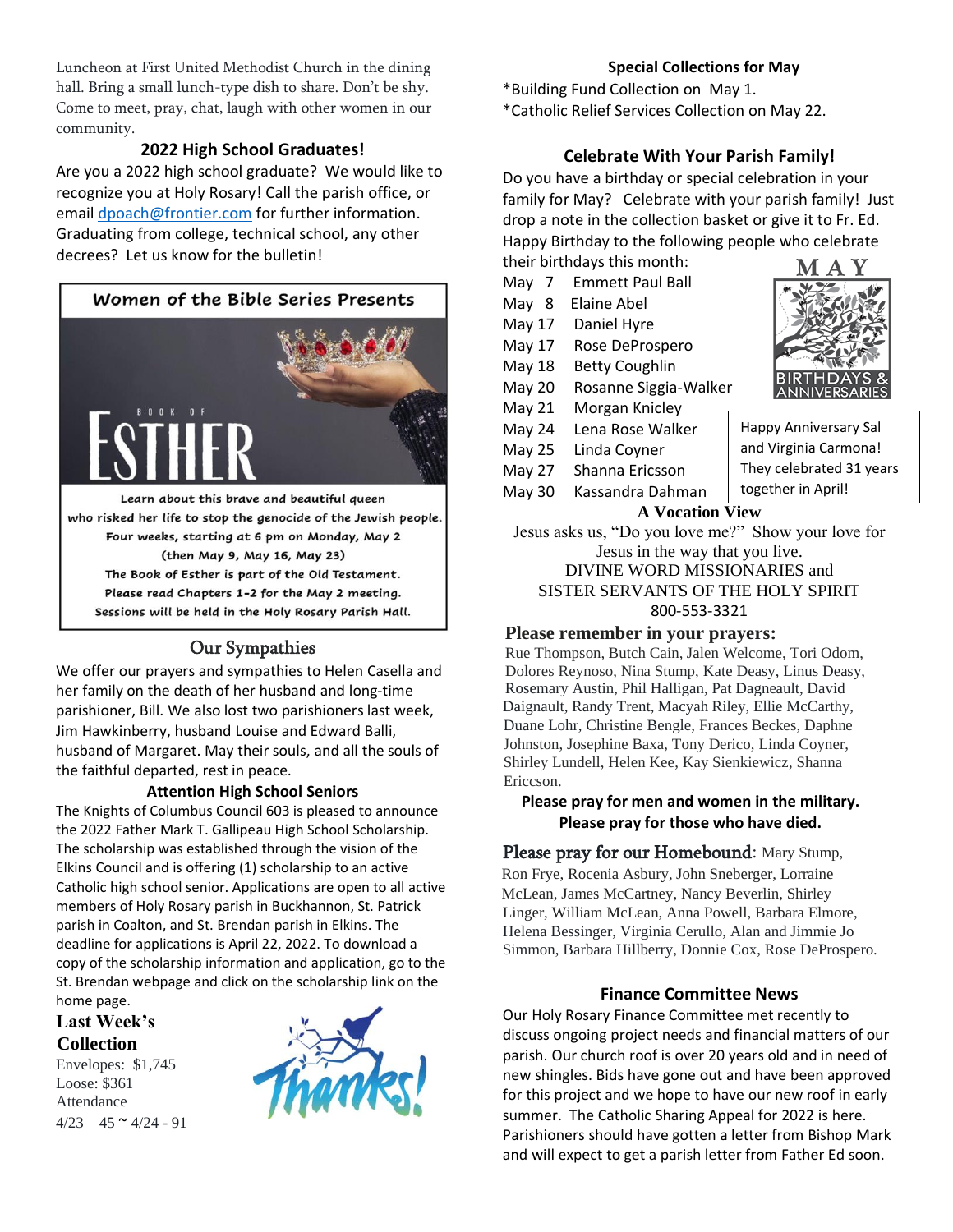Please remember that once we reach our goal, our parish will receive ½ of that total, plus 100% of anything over our goal. Holy Rosary's goal for this year is \$13,500.

# **Diaper Bank News**

Our Diaper Bank totals for March: we served 23 families with 33 packs of diapers. Our Diaper Bank totals for April: we served 24 families with 40 packs of diapers. Diapers are bought every week, but we still need size 4



To set up your free account visit formed.org/signup and select our parish.

diapers and baby wipes. Thanks to our faithful parishioners who organize, shop for, and work with our Diaper Bank at Crosslines.

|                 | Sat.                        | Sun.             | Sat.                | Sun.                  |
|-----------------|-----------------------------|------------------|---------------------|-----------------------|
|                 | Apr. 30                     | May 1            | May 7               | May 8                 |
| <b>Lectors</b>  | Virginia C.<br>Sister Fran. | Pat M.<br>Joe B. | Maria G.<br>Skip G. | Linda H.<br>Andrea E. |
| <b>Greeters</b> | Nancy &<br>Tonv             | Tracy M.         | Mary B.             | Charlie<br>М.         |

| Saturday, April 307 pmPeople of the Parish |  |
|--------------------------------------------|--|
|                                            |  |



| Bill Stalnaker+                                       |
|-------------------------------------------------------|
|                                                       |
| 6 p.m. Holy Hour on Wednesday, May 1: we pray in      |
| thanksgiving for our graduates, families and teachers |
|                                                       |
| Friday, May 67 pmFIRST FRIDAYMary Gomez               |
| Lalo Morales                                          |
|                                                       |
|                                                       |
|                                                       |
| *Mass is held at WV Wesleyan Meditation Chapel        |
| **Mass is held at Sacred Heart Chapel in Pickens      |

#### **STILL IN NEED OF VOLUNTEERS**

\*We need someone to draft a schedule for our servers. This is usually done every three months.